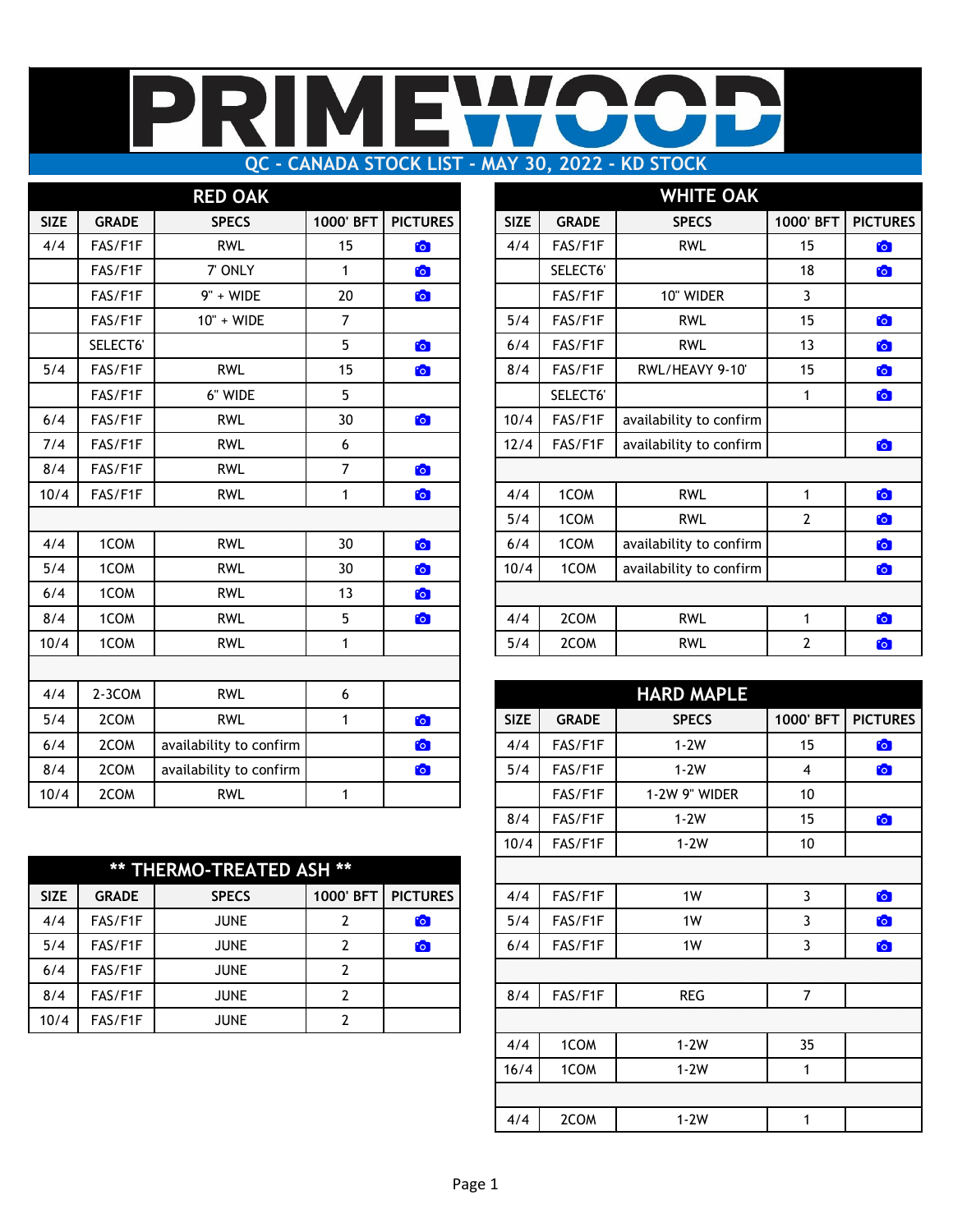### MI ╟ E Π **QC - CANADA STOCK LIST - MAY 30, 2022 - KD STOCK**

|             |                | <b>BLACK WALNUT</b>     |                |                 |             |              | <b>ASH</b>              |                   |              |
|-------------|----------------|-------------------------|----------------|-----------------|-------------|--------------|-------------------------|-------------------|--------------|
| <b>SIZE</b> | <b>GRADE</b>   | <b>SPECS</b>            | 1000' BFT      | <b>PICTURES</b> | <b>SIZE</b> | <b>GRADE</b> | <b>SPECS</b>            | 1000' BFT         | <b>PICTU</b> |
| 4/4         | <b>PRIME</b>   | <b>OAK RULES</b>        | 13             | <b>For</b>      | 4/4         | FAS/F1F      | <b>RWL</b>              | 6                 | to           |
|             | PRIME +        | OAK RULES WIDER         | 15             |                 |             | SELECT6'     | availability to confirm |                   | to           |
| 5/4         | <b>PRIME</b>   | <b>OAK RULES</b>        | 15             | to              | 5/4         | FAS/F1F      | availability to confirm |                   | <b>io</b>    |
| 6/4         | <b>PRIME</b>   | <b>OAK RULES</b>        | 30             | O               | 6/4         | FAS/F1F      | availability to confirm |                   | <b>io</b>    |
| 7/4         | <b>PRIME</b>   | <b>OAK RULES</b>        | $\mathbf{1}$   | to <sub>1</sub> | 7/4         | FAS/F1F      | <b>UNS</b>              | $\mathbf{2}$      | <b>io</b>    |
| 8/4         | <b>PRIME</b>   | <b>OAK RULES</b>        | 10             | $\bullet$       | 8/4         | FAS/F1F      | <b>UNS</b>              | 6                 | to           |
|             |                |                         |                |                 |             | FAS/F1F      | 10" WIDER UNS           | 6                 |              |
|             |                |                         |                |                 | 10/4        | FAS/F1F      | availability to confirm |                   | O            |
| 4/4         | FAS/F1F        | <b>RWL</b>              | 20             | $\bullet$       | 12/4        | FAS/F1F      | availability to confirm |                   | <b>io</b>    |
|             | SELECT 6'      |                         | 3.5            | to              | 16/4        | FAS/F1F      | <b>UNS</b>              | 3                 | O            |
|             | <b>SEL 4-5</b> |                         | $\overline{2}$ |                 |             |              |                         |                   |              |
| 5/4         | FAS/F1F        | <b>RWL</b>              | 30             | O               | 4/4         | FAS/F1F      | availability to confirm |                   | O            |
| 6/4         | FAS/F1F        | availability to confirm |                | to              | 5/4         | FAS/F1F      | availability to confirm |                   | to           |
| 8/4         | FAS/F1F        | <b>RWL</b>              | 5              | O               | 8/4         | FAS/F1F      | WHITE 1 FACE +          | $\mathbf 2$       | <b>io</b>    |
| 10/4        | FAS/F1F        | <b>RWL</b>              | 3              | O               | 16/4        | FAS/F1F      | WHITE 1 FACE +          | 3                 |              |
| 12/4        | FAS/F1F        | availability to confirm |                | $\bullet$       |             |              |                         |                   |              |
| 16/4        | FAS/F1F        | <b>RWL</b>              | 10             | O               | 4/4         | FAS/F1F      | <b>REG</b>              | $\overline{2}$    | <b>io</b>    |
|             |                |                         |                |                 |             | FAS/F1F      | availability to confirm |                   |              |
|             |                | *** SPECIALTY ITEMS *** |                |                 | 5/4         | FAS/F1F      | availability to confirm |                   |              |
| 4/4         | <b>PRIME</b>   | OAK RULES 90/50 +       | 20             | O               | 8/4         | FAS/F1F      | availability to confirm |                   | to           |
|             | <b>PRIME</b>   | 90/50+7" WIDER          | 14             |                 |             |              |                         |                   |              |
|             | <b>PRIME</b>   | OAK RULES 90/70 +       | 15             | $\bullet$       | 4/4         | 1COM         | availability to confirm |                   | O            |
|             | <b>PRIME</b>   | 90/50 6" WIDE           | 6              |                 | 5/4         | 1COM         | availability to confirm |                   | to           |
|             | <b>PRIME</b>   | 90/80+ 8"+ WIDE         | 10             |                 | 6/4         | 1COM         | availability to confirm |                   | to           |
|             | <b>PRIME</b>   | OAK RULES 90/90         | $\mathbf{1}$   |                 | 8/4         | 1COM         | availability to confirm |                   |              |
| 5/4         | <b>PRIME</b>   | OAK RULES 90/70+        | 15             | $\bullet$       |             |              |                         |                   |              |
|             | <b>PRIME</b>   | OAK RULES 90/80+        | 5              |                 |             |              | <b>HICKORY</b>          |                   |              |
|             | <b>PRIME</b>   | OAK RULES 90/50+        | 15             | O               | <b>SIZE</b> | <b>GRADE</b> | <b>SPECS</b>            | 1000' BFT   PICTU |              |

|             |                 | <b>BLACK WALNUT</b>     |                |                 |             |              | <b>ASH</b>              |                |                 |
|-------------|-----------------|-------------------------|----------------|-----------------|-------------|--------------|-------------------------|----------------|-----------------|
| <b>SIZE</b> | <b>GRADE</b>    | <b>SPECS</b>            | 1000' BFT      | <b>PICTURES</b> | <b>SIZE</b> | <b>GRADE</b> | <b>SPECS</b>            | 1000' BFT      | <b>PICTURES</b> |
| 4/4         | <b>PRIME</b>    | <b>OAK RULES</b>        | 13             | <b>CO</b>       | 4/4         | FAS/F1F      | <b>RWL</b>              | 6              | $\bullet$       |
|             | PRIME +         | OAK RULES WIDER         | 15             |                 |             | SELECT6'     | availability to confirm |                | $\bullet$       |
| 5/4         | <b>PRIME</b>    | <b>OAK RULES</b>        | 15             | <b>Co</b>       | 5/4         | FAS/F1F      | availability to confirm |                | $\bullet$       |
| 6/4         | <b>PRIME</b>    | <b>OAK RULES</b>        | 30             | $\bullet$       | 6/4         | FAS/F1F      | availability to confirm |                | $\bullet$       |
| 7/4         | <b>PRIME</b>    | <b>OAK RULES</b>        | 1              | <b>CO</b>       | 7/4         | FAS/F1F      | <b>UNS</b>              | 2              | $\bullet$       |
| 8/4         | <b>PRIME</b>    | <b>OAK RULES</b>        | 10             | $\bullet$       | 8/4         | FAS/F1F      | <b>UNS</b>              | 6              | $\bullet$       |
|             |                 |                         |                |                 |             | FAS/F1F      | 10" WIDER UNS           | 6              |                 |
|             |                 |                         |                |                 | 10/4        | FAS/F1F      | availability to confirm |                | $\bullet$       |
| 4/4         | FAS/F1F         | <b>RWL</b>              | 20             | <b>CO</b>       | 12/4        | FAS/F1F      | availability to confirm |                | $\bullet$       |
|             | SELECT 6'       |                         | 3.5            | $\bullet$       | 16/4        | FAS/F1F      | <b>UNS</b>              | 3              | $\bullet$       |
|             | <b>SEL 4-5'</b> |                         | $\overline{2}$ |                 |             |              |                         |                |                 |
| 5/4         | FAS/F1F         | <b>RWL</b>              | 30             | $\bullet$       | 4/4         | FAS/F1F      | availability to confirm |                | $\bullet$       |
| 6/4         | FAS/F1F         | availability to confirm |                | $\bullet$       | 5/4         | FAS/F1F      | availability to confirm |                | $\bullet$       |
| 8/4         | FAS/F1F         | <b>RWL</b>              | 5              | <b>CO</b>       | 8/4         | FAS/F1F      | WHITE 1 FACE +          | $\mathbf{2}$   | $\bullet$       |
| 10/4        | FAS/F1F         | <b>RWL</b>              | $\overline{3}$ | $\bullet$       | 16/4        | FAS/F1F      | WHITE 1 FACE +          | 3              |                 |
| 12/4        | FAS/F1F         | availability to confirm |                | <b>CO</b>       |             |              |                         |                |                 |
| 16/4        | FAS/F1F         | <b>RWL</b>              | 10             | $\bullet$       | 4/4         | FAS/F1F      | <b>REG</b>              | $\overline{2}$ | $\bullet$       |
|             |                 |                         |                |                 |             | FAS/F1F      | availability to confirm |                |                 |
|             |                 | *** SPECIALTY ITEMS *** |                |                 | 5/4         | FAS/F1F      | availability to confirm |                |                 |
| 4/4         | <b>PRIME</b>    | OAK RULES 90/50 +       | 20             | $\bullet$       | 8/4         | FAS/F1F      | availability to confirm |                | $\bullet$       |
|             | <b>PRIME</b>    | 90/50+7" WIDER          | 14             |                 |             |              |                         |                |                 |
|             | <b>PRIME</b>    | OAK RULES 90/70 +       | 15             | $\bullet$       | 4/4         | 1COM         | availability to confirm |                | $\bullet$       |
|             | <b>PRIME</b>    | 90/50 6" WIDE           | 6              |                 | 5/4         | 1COM         | availability to confirm |                | $\bullet$       |
|             | <b>PRIME</b>    | 90/80+ 8"+ WIDE         | $10$           |                 | 6/4         | 1COM         | availability to confirm |                | $\bullet$       |
|             | <b>PRIME</b>    | OAK RULES 90/90         | 1              |                 | 8/4         | 1COM         | availability to confirm |                |                 |

| <b>PRIME</b> | OAK RULES 90/80+ |    |            |             |              | <b>HICKORY</b>          |           |                 |
|--------------|------------------|----|------------|-------------|--------------|-------------------------|-----------|-----------------|
| <b>PRIME</b> | OAK RULES 90/50+ | 15 | $^{\circ}$ | <b>SIZE</b> | <b>GRADE</b> | <b>SPECS</b>            | 1000' BFT | <b>PICTURES</b> |
|              |                  |    |            | 4/4         | FAS/F1F      | availability to confirm |           | <b>CO</b>       |
|              |                  |    |            | 8/4         | FAS/F1F      | <b>RWL</b>              |           | $\mathbf{C}$    |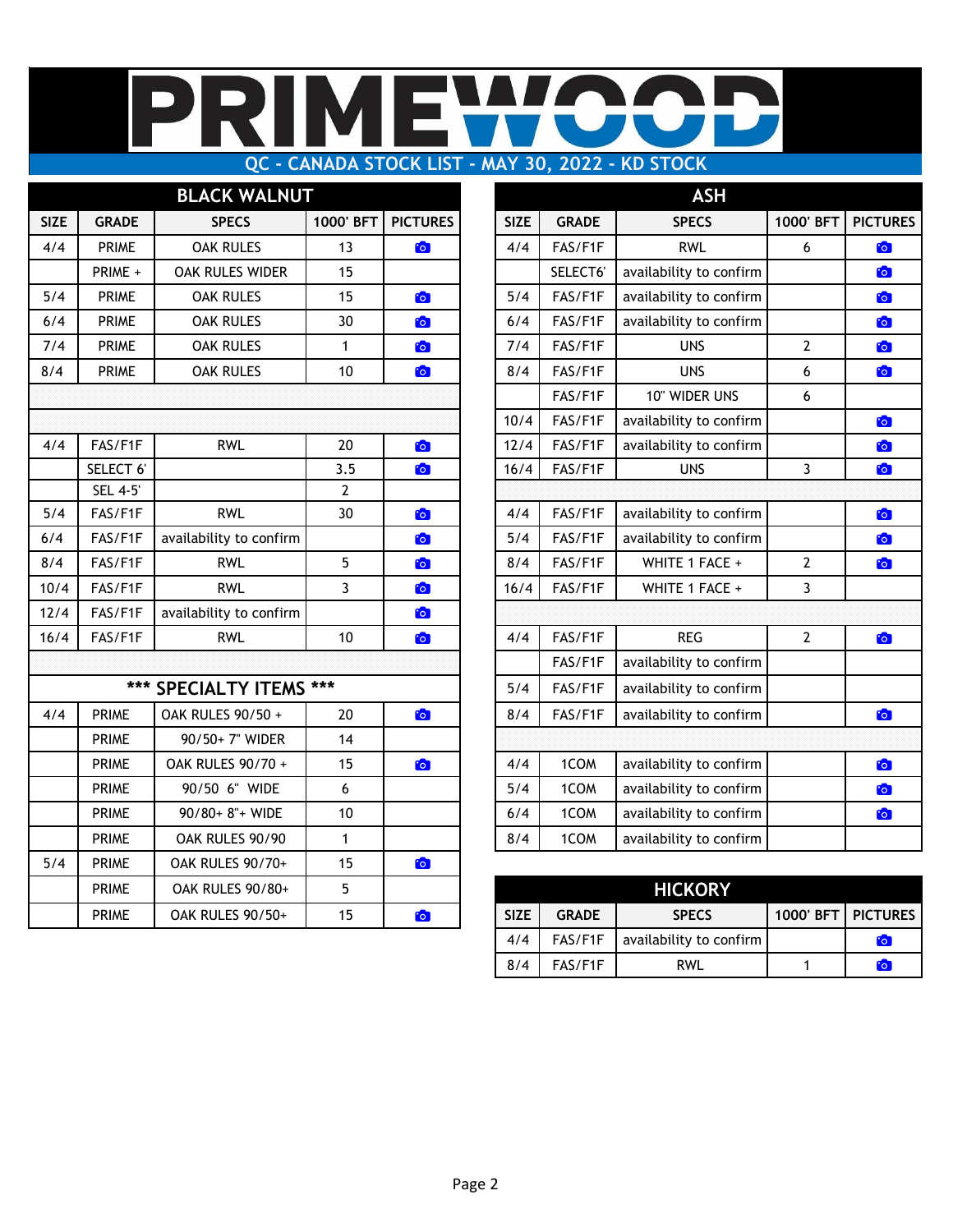## M **QC - CANADA STOCK LIST - MAY 30 , 2022 - KD STOCK**

## **GREY ELM**

| <b>SIZE</b> | <b>GRADE</b> | <b>SPECS</b> | 1000' BFT | <b>PICTURES</b> | <b>SIZE</b> | <b>GRADE</b> | <b>SPECS</b>            | 1000' BFT | <b>PICTURES</b> |
|-------------|--------------|--------------|-----------|-----------------|-------------|--------------|-------------------------|-----------|-----------------|
| 4/4         | FAS/F1F      | <b>RWL</b>   |           | $\mathbf{C}$    | 4/4         | FAS/F1F      | <b>RWL</b>              | 20        | $\mathbf{C}$    |
| 5/4         | FAS/F1F      | <b>RWL</b>   | 15        | <b>io</b>       | 5/4         | FAS/F1F      | <b>RWL</b>              | 20        | to <sub>1</sub> |
| 6/4         | FAS/F1F      | <b>RWL</b>   | 14        | $\bullet$       | 6/4         | FAS/F1F      | availability to confirm |           | $\ddot{\circ}$  |
|             |              |              |           |                 | 8/4         | FAS/F1F      | <b>RWL</b>              |           | <u>°</u>        |
| 4/4         | 1COM         | <b>RWL</b>   | 4         | <b>CO</b>       | 10/4        | FAS/F1F      | availability to confirm |           | $\mathbf{C}$    |
| 5/4         | 1COM         | <b>RWL</b>   |           | $\ddot{\circ}$  |             |              |                         |           |                 |
| 6/4         | 1COM         | <b>RWL</b>   |           | <b>CO</b>       | 4/4         | 1COM         | availability to confirm |           | $\ddot{\circ}$  |

|             |              | <b>SOFT MAPLE</b> |           |                 | 8/4         | 1COM         | <b>RWL</b>              | 10        |  |
|-------------|--------------|-------------------|-----------|-----------------|-------------|--------------|-------------------------|-----------|--|
| <b>SIZE</b> | <b>GRADE</b> | <b>SPECS</b>      | 1000' BFT | <b>PICTURES</b> |             |              |                         |           |  |
| 4/4         | FAS/F1F      | $SAP+$            | 20        |                 | 4/4         | 2COM         | availability to confirm |           |  |
|             | FAS/F1F      | <b>UNS</b>        |           |                 |             |              |                         |           |  |
| 5/4         | FAS/F1F      | SAP+              | 12        |                 |             |              | <b>CHERRY</b>           |           |  |
| 6/4         | FAS/F1F      | UNS/HEAVY SAP+    | 20        |                 | <b>SIZE</b> | <b>GRADE</b> | <b>SPECS</b>            | 1000' BFT |  |
| 8/4         | FAS/F1F      | UNS/HEAVY SAP+    |           |                 | 4/4         | FAS/F1F      | availability to confirm |           |  |
| 10/4        | FAS/F1F      | SAP+              | 13        |                 |             | FAS/F1F      | FAS/F1F 10" WIDER       | 5         |  |
|             |              |                   |           |                 | 5/4         | FAS/F1F      | availability to confirm |           |  |
| 4/4         | 1COM         | $SAP+$            | 12        |                 | 6/4         | FAS/F1F      | 90/50                   | 6         |  |
| 5/4         | 1COM         | SAP+              | 9         |                 | 8/4         | FAS/F1F      | 90/50                   | 11        |  |
|             |              |                   |           |                 |             |              |                         |           |  |

| availability to confirm | FAS/F1F      | 12/4 |                 |           | <b>BASSWOOD</b>         |              |             |
|-------------------------|--------------|------|-----------------|-----------|-------------------------|--------------|-------------|
|                         |              |      | <b>PICTURES</b> | 1000' BFT | <b>SPECS</b>            | <b>GRADE</b> | <b>SIZE</b> |
| availability to confirm | <b>PRIME</b> | 4/4  | $\mathbf{C}$    |           | availability to confirm | FAS/F1F      | 4/4         |
| 90/80                   | <b>PRIME</b> | 5/4  |                 |           | <b>RWL</b>              | FAS/F1F      | 5/4         |
| 90/80                   | <b>PRIME</b> | 6/4  | $\mathbf{G}$    |           | availability to confirm | FAS/F1F      | 6/4         |
| 90/80                   | <b>PRIME</b> | 8/4  | $\bullet$       |           | availability to confirm | FAS/F1F      | 8/4         |
|                         |              |      | $\bullet$       | 3         | <b>RWL</b>              | FAS/F1F      | 10/4        |
| 90/80                   | 1COM         | 4/4  | <b>C</b>        |           | availability to confirm | FAS/F1F      | 12/4        |
| <b>RWL</b>              | 1COM         | 5/4  | <b>C</b>        |           | availability to confirm | FAS/F1F      | 16/4        |

|             |              | <b>ASPEN</b> |                      | 4/4 | 2COM    | 90750                 |  |
|-------------|--------------|--------------|----------------------|-----|---------|-----------------------|--|
| <b>SIZE</b> | <b>GRADE</b> | <b>SPECS</b> | 1000' BFT   PICTURES |     |         |                       |  |
|             | FAS/F1F      | <b>RWL</b>   |                      | 6/4 | FAS/F1F | <b>UARTER</b><br>& Ol |  |
|             |              |              |                      |     |         |                       |  |
| 4/4         | 2COM         | rwl          |                      |     |         |                       |  |

| <b>GREY ELM</b>   |                |                 |             |              | <b>RED ELM</b>          |           |                 |
|-------------------|----------------|-----------------|-------------|--------------|-------------------------|-----------|-----------------|
| <b>SPECS</b>      | 1000' BFT      | <b>PICTURES</b> | <b>SIZE</b> | <b>GRADE</b> | <b>SPECS</b>            | 1000' BFT | <b>PICTURES</b> |
| <b>RWL</b>        |                | $\mathbf{c}$    | 4/4         | FAS/F1F      | <b>RWL</b>              | 20        | $\bullet$       |
| <b>RWL</b>        | 15             | O               | 5/4         | FAS/F1F      | <b>RWL</b>              | 20        | $\bullet$       |
| <b>RWL</b>        | 14             | $\bullet$       | 6/4         | FAS/F1F      | availability to confirm |           | $\bullet$       |
|                   |                |                 | 8/4         | FAS/F1F      | <b>RWL</b>              | 7         | $\mathbf{G}$    |
| <b>RWL</b>        | 4              | $\bullet$       | 10/4        | FAS/F1F      | availability to confirm |           | $\bullet$       |
| <b>RWL</b>        | 7              | $\bullet$       |             |              |                         |           |                 |
| <b>RWL</b>        | $\overline{2}$ | $\bullet$       | 4/4         | 1COM         | availability to confirm |           | <b>CO</b>       |
|                   |                |                 | 6/4         | 1COM         | <b>RWL</b>              | 7         | $\bullet$       |
| <b>SOFT MAPLE</b> |                |                 | 8/4         | 1COM         | <b>RWL</b>              | 10        | $\bullet$       |
| <b>SPECS</b>      | 1000' BFT      | <b>PICTURES</b> |             |              |                         |           |                 |
| $SAP+$            | 20             |                 | 4/4         | 2COM         | availability to confirm |           | $\mathbf{G}$    |
|                   |                |                 |             |              |                         |           |                 |

| 5/4  | FAS/F1F      | $SAP+$                  | 12        |                 |             |              | <b>CHERRY</b>           |           |                 |
|------|--------------|-------------------------|-----------|-----------------|-------------|--------------|-------------------------|-----------|-----------------|
| 6/4  | FAS/F1F      | UNS/HEAVY SAP+          | 20        |                 | <b>SIZE</b> | <b>GRADE</b> | <b>SPECS</b>            | 1000' BFT | <b>PICTURES</b> |
| 8/4  | FAS/F1F      | UNS/HEAVY SAP+          | 1         |                 | 4/4         | FAS/F1F      | availability to confirm |           | $\bullet$       |
| 10/4 | FAS/F1F      | SAP+                    | 13        |                 |             | FAS/F1F      | FAS/F1F 10" WIDER       | 5         |                 |
|      |              |                         |           |                 | 5/4         | FAS/F1F      | availability to confirm |           | $\bullet$       |
| 4/4  | 1COM         | SAP+                    | 12        |                 | 6/4         | FAS/F1F      | 90/50                   | 6         | $\bullet$       |
| 5/4  | 1COM         | SAP+                    | 9         |                 | 8/4         | FAS/F1F      | 90/50                   | 11        | <b>io</b>       |
|      |              |                         |           |                 | 10/4        | FAS/F1F      | availability to confirm |           | $\bullet$       |
|      |              | <b>BASSWOOD</b>         |           |                 | 12/4        | FAS/F1F      | availability to confirm |           | $\bullet$       |
| SIZE | <b>GRADE</b> | <b>SPECS</b>            | 1000' BFT | <b>PICTURES</b> |             |              |                         |           |                 |
| 4/4  | FAS/F1F      | availability to confirm |           | <b>Fo</b>       | 4/4         | <b>PRIME</b> | availability to confirm |           | $\bullet$       |
| 5/4  | FAS/F1F      | <b>RWL</b>              | 1         |                 | 5/4         | <b>PRIME</b> | 90/80                   | 13        | $\bullet$       |
| 6/4  | FAS/F1F      | availability to confirm |           | <b>Fo</b>       | 6/4         | <b>PRIME</b> | 90/80                   | 12        | $\bullet$       |
| 8/4  | FAS/F1F      | availability to confirm |           | <b>Fo</b>       | 8/4         | <b>PRIME</b> | 90/80                   | 8         | $\bullet$       |
| 10/4 | FAS/F1F      | <b>RWL</b>              | 3         | <b>C</b>        |             |              |                         |           |                 |
| 12/4 | FAS/F1F      | availability to confirm |           | <b>CO</b>       | 4/4         | 1COM         | 90/80                   | 4         | $\bullet$       |
| 16/4 | FAS/F1F      | availability to confirm |           | <b>CO</b>       | 5/4         | 1COM         | <b>RWL</b>              | 4         |                 |
|      |              |                         |           |                 |             |              |                         |           |                 |
|      |              | <b>ASPEN</b>            |           |                 | 4/4         | 2COM         | 90/50                   | 3         |                 |
| SIZE | <b>GRADE</b> | <b>SPECS</b>            | 1000' BFT | <b>PICTURES</b> |             |              |                         |           |                 |
| 4/4  | FAS/F1F      | <b>RWL</b>              | 3         |                 | 6/4         | FAS/F1F      | RIFT & QUARTER          | 0.7       |                 |
|      |              |                         |           |                 |             |              |                         |           |                 |